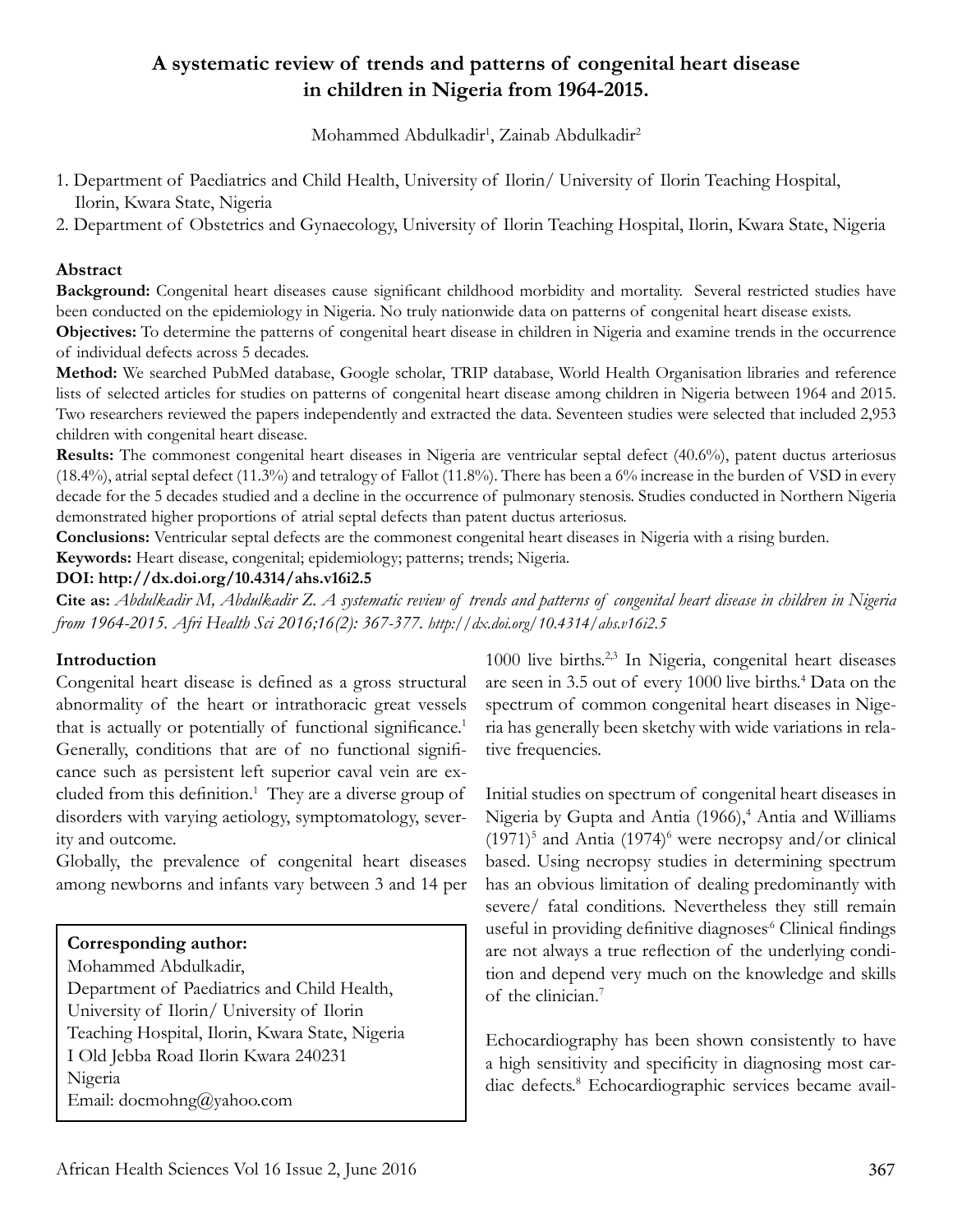able in Nigeria in the early 1990's and since then there have been several reports on the spectrum of congenital heart disease. However, these reports were largely small isolated studies from individual centres with attendant problems of generalizability.<sup>9-15</sup> While ventricular septal defects (VSD) were reported as the commonest defects in all such studies, there were wide variations in the relative frequencies of the other congenital heart diseases.<sup>9-15</sup> Thus, we sought to review all studies on patterns of congenital heart disease diagnosed by detailed clinical examination(inclusive of follow up), angiography, necropsy and/or echocardiography in Nigeria and determine through a trend analysis if there have been any variations in these patterns from 1964 to 2015.

## **Methods**

A literature search of the PubMed database was conducted for studies published between 1964 and January 2015 using the terms and medical subject terms: heart defects, congenital; heart diseases; Nigeria; and child. A manual search for additional studies was performed using references cited in original study articles and reviews. Additionally, studies were retrieved by searches within Google scholar, TRIP database, African Journals Online and World Health Organisation libraries, including African index medicus. In addition, we contacted well known researchers on congenital heart disease in children in Nigeria for studies that may have been missed. A hand search of local journals was also conducted to ensure no studies were missed. No language restrictions were applied. The study was restricted to human studies and children aged less than fifteen years. The search was conducted in January, 2015. Two authors (MBA and ZAA) conducted the search. All studies were incorporated into an endnote® database.

Eligibility criteria were children aged 0-14 years and confirmation of congenital heart disease diagnosis by detailed clinical evaluation (including follow up) supported with chest radiographs and electrocardiography(for studies prior to 1990); angiography; echocardiography and/or necropsy. Studies were excluded if they were conducted in adults (studies with combined adult and children population were included if the spectrum of cardiac diseases were sufficiently broken down for data for children 0-14 years of age to be retrievable), case reports, ages were not

stated, diagnosis was by auscultation alone or the study was conducted in restricted populations such as children with pneumonia, children undergoing heart surgery or children with protein energy malnutrition. Both authors reviewed the studies independently and where discrepancy existed it was resolved by further discussions.

Data was extracted using a data collection tool designed by the authors using Microsoft excel®. Relevant data obtained included study site and years during which the study was carried out, mean (SD) age of subjects, method(s) of diagnosis, number of cases of congenital heart diseases and the contributions of the individual heart defects. The studies were categorised according to years during which the data was collected into 1964-1969, 1970-1979, 1980- 1989, 1990-1999, 2000-2009, 2010-january 2015 for the purposes of a time trend analysis of the various heart defects. In a situation where recruitment of patients from a particular study extended beyond one of the aforementioned categories, they were placed in the category in which more than half of the data was collected.

The individual heart defects were identified based on the diagnosis as reported in the various manuscripts. Where multiple lesions were found, the major lesion, for example transposition of the great arteries was identified and the patients classified under that diagnosis. Where a single major lesion could not be identified, they were labelled by the multiple lesions together. Frequencies for the various heart defects were added up within the specified time periods and proportions (including 95% confidence intervals) of the component defects generated. These proportions were used in subsequent analyses. The various data obtained was displayed in standard tables highlighting the component heart defects. A time trend chart was drawn representing the six duration categories and "best fit" lines were used to determine trends.

## **Results**

We identified 792 articles from an initial search. An additional 49 studies were obtained following search from other sources. In all 16 published studies and one unpublished study (Abdulkadir et al, Ilorin, 2015) met the inclusion and exclusion criteria and were eventually selected.4-6,9,12,14,16-26 The PRISMA flowchart summarizing the data collection process is presented in Figure 1.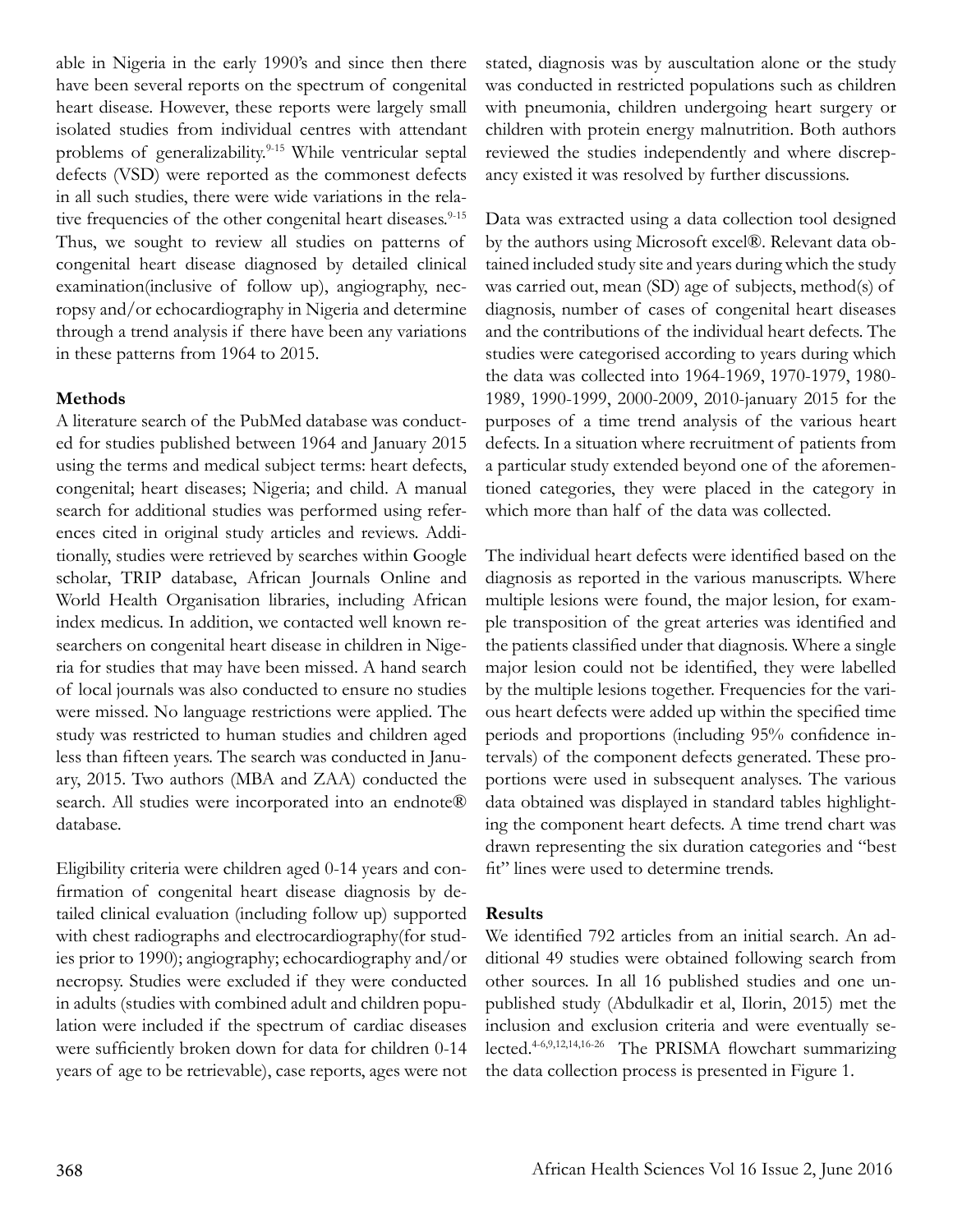

Figure 1: PRISMA flow chart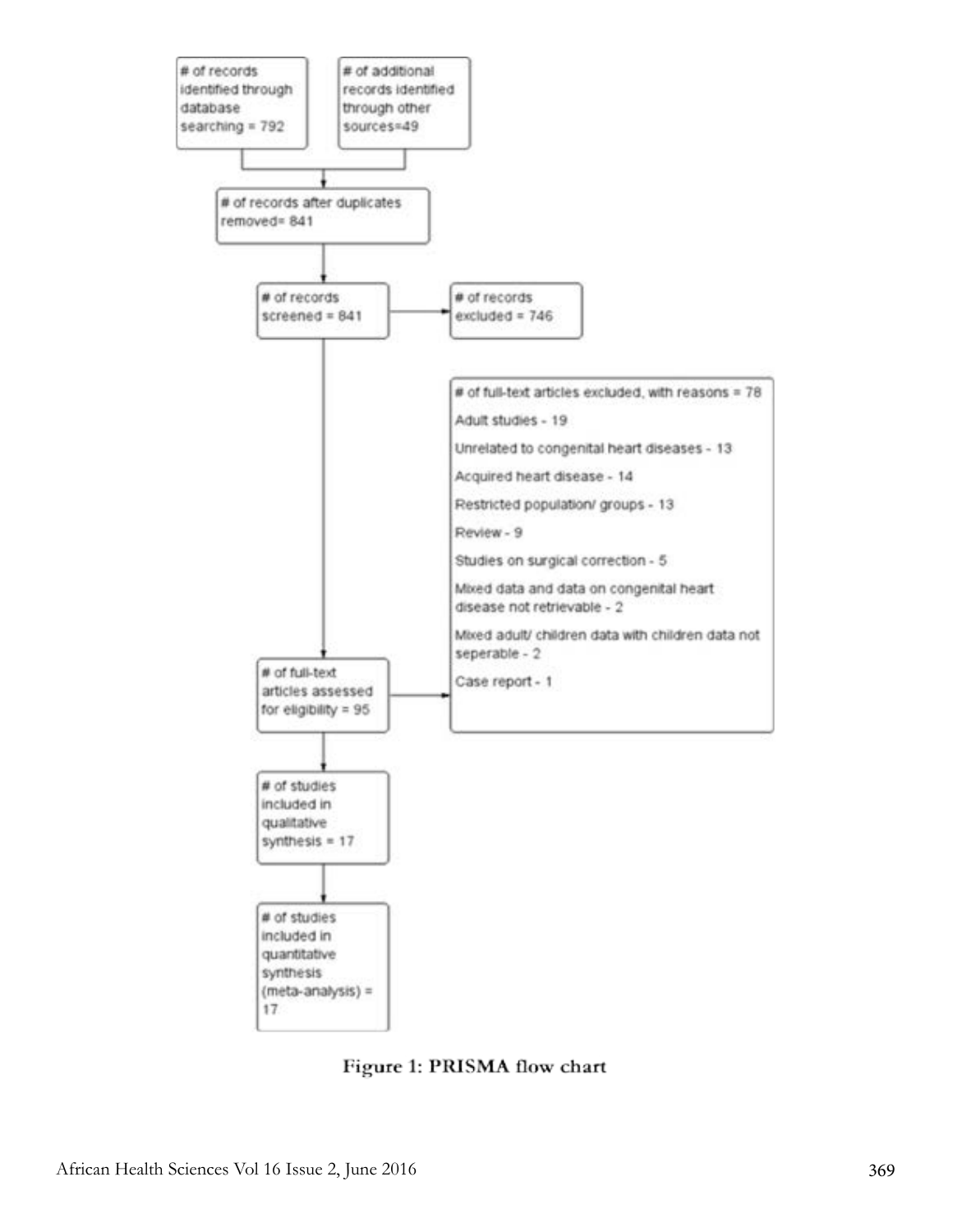All the studies were conducted in children except Sani et al<sup>9</sup> however data in their study could be disaggregated to separate the paediatric data. Five of the studies were conducted using clinical, angiographic and/or necropsy data to make the diagnosis of specific congenital heart diseases.<sup>4-6,16,17</sup> Where clinical data was used the authors demonstrated sufficient evidence including follow up to make the diagnosis of a specific congenital heart disease quite reasonable.

The other studies used echocardiographic findings to make a diagnosis of specific congenital heart diseases. The studies were conducted in all the geo-political zones in the country except the North-East and South-East regions. The only study from the South East that met the criteria for the study was eventually excluded because of notable inconsistencies in frequencies of individual heart defects.13 The spread of the study sites and the number of studies are shown in Figure 2.



Figure 2: Study sites(in red) in Nigeria with number of studies conducted (One study was conducted in three sites: Edo, Lagos, Abuja)

There was at least one study in each of the specified time periods except 1980-1989. Thus, the period 1980-1989 was excluded from subsequent analyses to avoid a skew of the data. The highest number of studies was conducted in Ibadan with five publications though all the studies were conducted between 1964 and 1981. Table 1 shows a summary of the included studies and their major findings.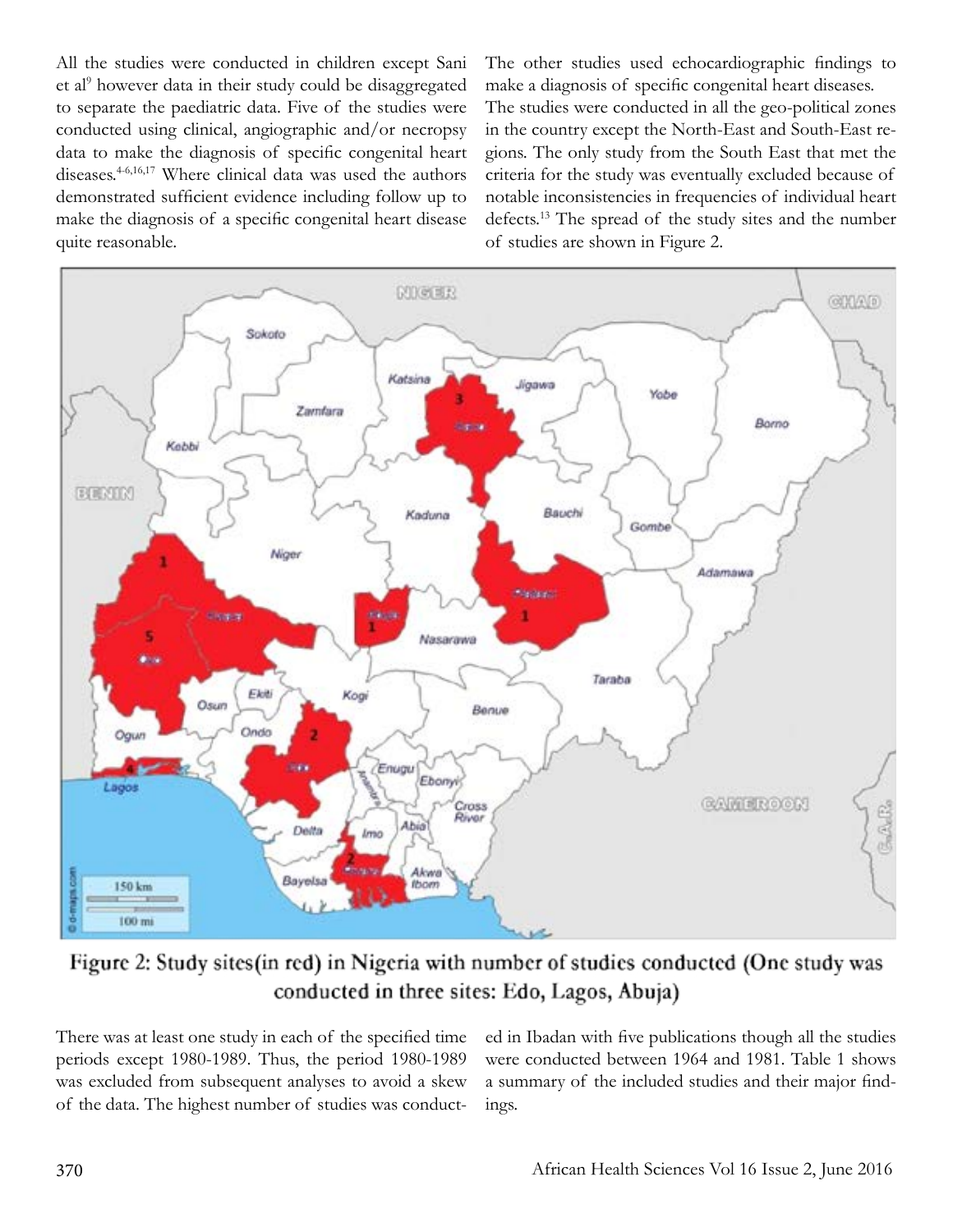## **Table 1: Distribution of individual congenital heart diseases in the studies reviewed**

|                                                                                                                                                 |                                    |                   |          |                  |                  |                  |                 |                     |             |                   |                   | CoA/<br>Aortic |                 | HLHS/<br><b>UNIVENTRICULAR</b> | Ebstein<br>anomaly/<br><b>Tricuspid</b> |              | Sample |
|-------------------------------------------------------------------------------------------------------------------------------------------------|------------------------------------|-------------------|----------|------------------|------------------|------------------|-----------------|---------------------|-------------|-------------------|-------------------|----------------|-----------------|--------------------------------|-----------------------------------------|--------------|--------|
| S/No.                                                                                                                                           | Authors                            | Duration          | Location | VSD              | ASD              | PDA              | TOF             | PS                  | AVSD        | TGA               | <b>TAPVR</b>      | stenosis       | Dextrocardia    | <b>HEART</b>                   | disease                                 | Others       | size   |
|                                                                                                                                                 | Caddell                            |                   |          |                  |                  | 14(20.9)         |                 | 4(6.0,              | 6(9.0,      | 1(1.5,            | 1(1.5,            |                |                 |                                |                                         | 7(10.5,      |        |
|                                                                                                                                                 | and                                |                   |          | 26(38.8,27.1-    |                  | $11.2 -$         | $2(3.0, -1.1 -$ | $3.0 -$             | $2.1 -$     | $-1.4$            | $-1.4-$           | $2(3.0,-)$     |                 |                                | $3(4.5,-$                               | $3.1 -$      |        |
| 1.                                                                                                                                              | $\text{Morton}^{16}$               | 64-65             | Ibadan   | 50.5)            | 0(0,0)           | 30.6)            | 7.1)            | 11.6                | 15.8        | 4.4)              | (4.4)             | $1.1 - 7.1$    | 0(0,0)          | $1(1.5, -1.4 - 4.4)$           | $0.5 - 9.4$                             | 17.8         | 67     |
|                                                                                                                                                 |                                    |                   |          |                  |                  |                  |                 | 2(13.3,             |             | 2(13.3,           |                   |                |                 |                                |                                         |              |        |
|                                                                                                                                                 | Gupta and                          | Feb-jul           |          | $3(20.0, -0.2 -$ | $2(13.3, -3.8 -$ | 4(26.7,          |                 | $-3.8-$             |             | $-3.8-$           |                   |                |                 |                                |                                         |              |        |
| 2.                                                                                                                                              | Antia <sup>4</sup>                 | 1964              | Ibadan   | 40.2)            | 30.5)            | $4.3 - 49.0$     | 0(0,0)          | 30.5)               | 0(0,0)      | 30.5)             | 0(0,0)            | 1              | 0(0,0)          | 0(0,0)                         | 0(0,0)                                  | $\mathbf{1}$ | 15     |
|                                                                                                                                                 |                                    |                   |          |                  |                  |                  |                 | $3(6.4,-)$          |             | 3(6.4,            |                   | $2(4.3, -$     |                 |                                |                                         | 5(10.6)      |        |
|                                                                                                                                                 | Antia and<br>Williams <sup>5</sup> | Jan 65-           |          | $8(17.1, 6.3 -$  | $4(8.5, 0.5 -$   | 5(10.6)          | 10(21.3, 9.6-   | $0.6 -$             |             | $-0.6-$           |                   | $1.5 -$        |                 |                                | 5(10.6,                                 | $1.8 -$      |        |
| 3.                                                                                                                                              |                                    | jul 1969          | Ibadan   | 27.8             | 16.5)            | $1.8 - 19.5$     | 33.0            | 13.4)               | 0(0,0)      | 13.4)             | 0(0,0)            | 10.0           | 0(0,0)          | $2(4.3, -1.5 - 10.0)$          | $1.8 - 19.5$                            | 19.5)        | 47     |
|                                                                                                                                                 |                                    | Jan 65-           |          | 70(26.9,         | 37(14.2, 10.0-   | 47(18.1,         | 32(12.3, 8.3-   | 32(12.3,<br>$8.3 -$ |             | 3(1.2,<br>$-0.1-$ | 4(1.5,<br>$0.0 -$ | 5(1.9,         | $4(1.5, 0.0 -$  |                                | 5(1.9,                                  | 12(4.6)      |        |
|                                                                                                                                                 | Antia <sup>6</sup>                 | jan 70            | Ibadan   | $21.5 - 32.3$    | 18.5)            | $13.4 -$<br>22.8 | 16.3)           | 16.3)               |             |                   |                   | $0.3 - 3.6$    | 3.0             | $9(3.5, 1.2 - 5.7)$            | $0.3 - 3.6$                             | $2.0 - 7.2$  | 260    |
| 4.                                                                                                                                              |                                    |                   |          |                  |                  | 140(25.5,        |                 | 57(10.4,            | 0(0,0)      | 2.5)              | 3.0)              |                |                 |                                |                                         |              |        |
|                                                                                                                                                 | Jaiyesimi                          |                   |          | 222(40.5,        | 48(8.8, 6.4-     | $21.9 -$         | 64(11.7, 10.0-  | $7.8 -$             |             |                   |                   | 13(2.4)        |                 |                                |                                         | 4(0.7,       |        |
| 5.                                                                                                                                              | and Antia <sup>17</sup>            | $71 - 81$         | Ibadan   | $36.4 - 44.6$    | 11.1)            | 29.2)            | 14.4)           | 13.0                | 0(0,0)      | 0(0,0)            | 0(0,0)            | $1.1 - 3.6$    | 0(0,0)          | 0(0,0)                         | 0(0,0)                                  | $0.0 - 1.4$  | 548    |
| 6.                                                                                                                                              |                                    |                   |          |                  |                  | 61(22.6,         |                 | 22(8.1)             | 20(7.4,     | 8(3.0,            |                   |                |                 |                                |                                         | 26(9.6)      |        |
|                                                                                                                                                 |                                    |                   |          | 89(33.0,         | $11(4.1, 2.2-$   | $17.9 -$         | 26(9.6, 6.5-    | $5.3 -$             | 4.7-        | $1.4 -$           |                   | 7(2.6,         |                 |                                |                                         | $6.5 -$      |        |
|                                                                                                                                                 | Fadahunsi <sup>26</sup>            | 74-81             | Lagos    | $27.4 - 38.6$    | 7.0)             | 27.9)            | 13.6)           | 11.9                | 11.0        | 5.5)              | NS                | $1.1 - 5.1$    | NS              | ΝS                             | NS                                      | 13.6         | 270    |
|                                                                                                                                                 | Ibadin et                          |                   |          | 33(67.3,         | $6(12.2, 3.1 -$  | $2(4.1, -$       | 14(28.6, 15.9-  |                     |             |                   |                   |                |                 |                                |                                         |              |        |
| 7.                                                                                                                                              | al <sup>25</sup>                   | 94-2004           | Benin    | $54.2 - 80.5$    | 21.4)            | $1.5 - 9.6$      | 41.2)           | 0(0,0)              | 0(0,0)      | 0(0,0)            | 0(0,0)            | 0(0,0)         | 0(0,0)          | 0(0,0)                         | 0(0,0)                                  | 0(0,0)       | 49     |
|                                                                                                                                                 | Bode-                              |                   |          |                  |                  |                  |                 |                     | 2(12.5)     | 2(12.5)           |                   |                |                 |                                |                                         |              |        |
|                                                                                                                                                 | Thomas et                          | dec99-            |          | 7(43.8, 19.4-    | $2(12.5, -3.7 -$ |                  | $4(25.0, 3.8 -$ |                     | $-3.7-$     | $-3.7-$           |                   |                |                 |                                |                                         |              |        |
| 8.                                                                                                                                              | al <sup>15</sup>                   | jul 00            | Jos      | 68.1)            | 28.7)            | 0(0,0)           | 46.2)           | 0(0,0)              | 28.7)       | 28.7              | 0(0,0)            | 0(0,0)         | 0(0,0)          | 0(0,0)                         | 0(0,0)                                  | 0(0,0)       | 16     |
|                                                                                                                                                 |                                    |                   |          |                  |                  |                  |                 |                     |             |                   |                   |                |                 |                                |                                         | 5(9.1,       |        |
|                                                                                                                                                 | Asani et                           | Aug 02-           |          | 27(49.1,         | $6(10.9, 2.7 -$  |                  | 16(29.1, 17.1-  |                     |             |                   |                   |                |                 |                                | $1(1.8, -)$                             | $1.5 -$      |        |
| 9.                                                                                                                                              | al <sup>18</sup>                   | Sep 04            | Kano     | $35.9 - 62.3$    | 19.1)            | 0(0,0)           | 41.1            | 0(0,0)              | 0(0,0)      | 0(0,0)            | 0(0,0)            | 0(0,0)         | 0(0,0)          | 0(0,0)                         | $1.7 - 5.3$                             | 16.7         | 55     |
|                                                                                                                                                 |                                    |                   |          |                  |                  |                  |                 |                     | 10(9.2,     |                   |                   |                |                 |                                |                                         |              |        |
|                                                                                                                                                 |                                    | Jun 02-           |          | 54(49.5,         | 15(13.8, 7.3-    | $1(0.9,-)$       | 24(22.0, 14.2-  |                     | $3.8 -$     |                   |                   | $1(0.9,-)$     |                 |                                |                                         | 4(3.7,       |        |
| 10.                                                                                                                                             | Sani et al <sup>3</sup>            | May 06            | Kano     | 40.2-58.9)       | 20.2)            | $0.9 - 2.7$      | 29.8            | 0(0,0)              | 14.6)       | 0(0,0)            | 0(0,0)            | $0.9 - 2.7$    | 0(0,0)          | 0(0,0)                         | 0(0,0)                                  | $0.1 - 7.2$  | 109    |
|                                                                                                                                                 |                                    |                   |          |                  |                  |                  |                 |                     | 16(7.0,     | 5(2.2,            |                   |                |                 |                                |                                         | 19(8.3,      |        |
|                                                                                                                                                 | Okoromah                           | Jan 04-           |          | 95(41.7,         | 46(20.2, 15.0-   | 13(5.7)          | 27(11.8, 7.6-   | 7(3.1,              | $3.7 -$     | $0.3 -$           |                   |                |                 |                                |                                         | $4.7 -$      |        |
| 11.<br>12.                                                                                                                                      | et al <sup>19</sup>                | Dec 05            | Lagos    | $35.2 - 48.1$    | 25.4)            | $2.7 - 8.7$      | 16.0            | $0.8 - 5.3$         | 10.3)       | 4.1)              |                   |                |                 | $5(2.2, 0.3 - 4.1)$            |                                         | 11.9         | 228    |
|                                                                                                                                                 |                                    |                   |          |                  |                  |                  |                 | $3(7.3,-$           |             |                   |                   |                |                 |                                |                                         |              |        |
|                                                                                                                                                 | George et                          | Jan 07-           | Port-    | 14(34.1,         | $9(22.0, 9.3 -$  | 7(17.1,          | 7(17.1, 5.6     | $0.7 -$             |             |                   |                   |                |                 |                                |                                         |              |        |
|                                                                                                                                                 | al <sup>12</sup>                   | <b>Jun 08</b>     | Hacourt  | $19.6 - 48.7$    | 34.6)            | $5.6 - 28.6$     | 28.6)           | 25.3                | 0(0,0)      | 0(0,0)            | 0(0,0)            | 0(0,0)         | 0(0,0)          | $1(2.4, -2.3 - 7.2)$           | 0(0,0)                                  | 0(0,0)       | 41     |
|                                                                                                                                                 |                                    |                   |          |                  |                  |                  |                 |                     |             | 5(6.8,            | 1(1.4)            |                |                 |                                |                                         | 4(5.5,       |        |
|                                                                                                                                                 | Okoromah<br>et al <sup>20</sup>    | Mar 06-           |          | 28(38.4,         | $7(9.6, 2.8 -$   | 11(15.1,         | 11(15.1, 6.9-   | $1(1.4,-)$          |             | $1.1 -$           | $-1.3-$           |                |                 |                                | $1(1.4,-$                               | $0.3 -$      |        |
| 13.                                                                                                                                             |                                    | Mar <sub>08</sub> | Lagos    | $27.2 - 49.5$    | 16.3)            | $6.9 - 23.3$     | 23.3)           | $1.3 - 4.0$         | 0(0,0)      | 12.6)             | 4.0               | 0(0,0)         | 0(0,0)          | $4(5.5, 0.3 - 10.7)$           | $1.3 - 4.0$                             | 10.7         | 73     |
|                                                                                                                                                 |                                    |                   | Lagos,   |                  |                  |                  |                 |                     | 50(8.3,     | 9(1.5,            | 1(0.2,            |                |                 |                                |                                         |              |        |
|                                                                                                                                                 | Sadoh et                           | Jan 09 -          | Benin,   | 281(46.4,        | 53(8.8, 6.5-     | 73(12.1,         | 48(7.9, 5.8-    | 10(1.7,             | $6.1 -$     | $0.5 -$           | $-0.2-$           | 8(1.3,         | $3(0.5, -0.1 -$ |                                | 13(2.1,                                 | 37(6.1,      |        |
| 14.                                                                                                                                             | al <sup>22</sup>                   | Jun 2012          | Abuja    | 42.5-50.4)       | 11.0)            | $9.5 - 14.7$     | 10.1)           | $0.6 - 2.7$         | 10.5)       | 2.5)              | 0.5)              | $0.4 - 2.2$    | 1.1)            | 19(3.1, 1.8-4.5)               | $1.0 - 3.3$                             | $4.2 - 8.0$  | 605    |
|                                                                                                                                                 |                                    |                   |          |                  |                  |                  |                 |                     | 15(8.7)     | 3(1.7)            |                   |                |                 |                                |                                         | 17(9.8,      |        |
| 15                                                                                                                                              | Asani et                           | $Oct09 -$         |          | 58(33.5,         | 23(13.3, 8.2-    | 21(12.1,         | 29(16.8, 11.2-  | $1(0.6,-)$          | 4.5-        | -0.2-             |                   |                |                 |                                | 8(4.6,                                  | $5.4 -$      |        |
|                                                                                                                                                 | al <sup>14</sup>                   | Sep 12            | Kano     | $26.5 - 40.6$    | 18.4)            | $7.3 - 17.0$     | 22.3)           | $0.6 - 1.7$         | 12.9)       | 3.7)              | 0(0,0)            | 0(0,0)         | 0(0,0)          | 0(0,0)                         | $1.5 - 7.8$                             | 14.3)        | 173    |
|                                                                                                                                                 |                                    |                   |          |                  |                  | 131(39.5,        |                 |                     |             | 12(3.6)           | 3(0.9,            |                |                 |                                |                                         |              |        |
| 16                                                                                                                                              | Otaigbe et                         | Apr 09-           | Port-    | 161(48.5,        | 59(17.8, 13.7-   | $34.2 -$         | 28(8.4, 5.4-    | $3(0.9,-)$          | 8(2.4,      | $1.6 -$           | $-0.1 -$          |                |                 |                                | 6(1.8,                                  | 10(0.3,      |        |
|                                                                                                                                                 | al <sup>23</sup>                   | Mar 13            | Harcourt | 43.1-53.9)       | 21.9             | 44.7)            | 11.4)           | $0.1 - 1.9$         | $0.8 - 4.1$ | 5.6               | 1.9)              | 0(0,0)         | 0(0,0)          | $2(0.6(-0.2-1.4))$             | $0.4 - 3.2$                             | $0.1 - 4.9$  | 332    |
|                                                                                                                                                 |                                    |                   |          |                  |                  |                  |                 | 4(6.2,              |             |                   |                   |                |                 |                                |                                         | 5(7.7,       |        |
| 17<br>ASD - Atrial septal defect; AVSD - Atrioventricular septal defect; CoA - Coarctation of the aorta; HLHS - Hypoplastic left heart syndrome | <sup>a</sup> Abdulkadir            | Jan 12-           |          | 24(36.9,         | $6(9.2, 2.2 -$   | 12(18.5,         | $7(10.8, 3.2-$  | $0.3 -$             | $2(3.1,-)$  |                   |                   |                | $1(1.5, -1.5-$  |                                | 4(6.2,                                  | $1.2 -$      |        |
|                                                                                                                                                 | et al                              | dec 14            | Ilorin   | 25.2-48.7)       | 16.3)            | $9.0 - 27.9$     | 18.3)           | 12.0                | $1.1 - 7.3$ | 0(0,0)            | 0(0,0)            | 0(0,0)         | 4.5)            | $2(3.1, -1.1 - 7.3)$           | $0.3 - 12.0$                            | 14.2)        | 65     |
|                                                                                                                                                 |                                    |                   |          |                  |                  | 542(18.4,        |                 |                     |             | 53(1.8)           | 10(0.3,           |                |                 |                                |                                         |              |        |
|                                                                                                                                                 |                                    |                   |          | 1200(40.6,       | 334(11.3,        | $17.0 -$         | 349(11.8,       | 149(5.0,            | 129(4.4,    | $1.4 -$           | $0.2 -$           | 39(1.3,        | $8(0.3, 0.1 -$  |                                | 46(1.6)                                 | 156(5.3,     |        |
|                                                                                                                                                 | Total                              |                   |          | 38.9-42.4)       | $10.2 - 12.5$    | 19.8             | $10.7 - 13.0$   | $4.3 - 5.9$         | $3.7 - 5.2$ | 2.3)              | 0.6)              | $1.0 - 1.8$    | 0.5)            | 45(1.5, 1.1-2.0)               | $1.2 - 2.1$                             | $4.5 - 6.1$  | 2953   |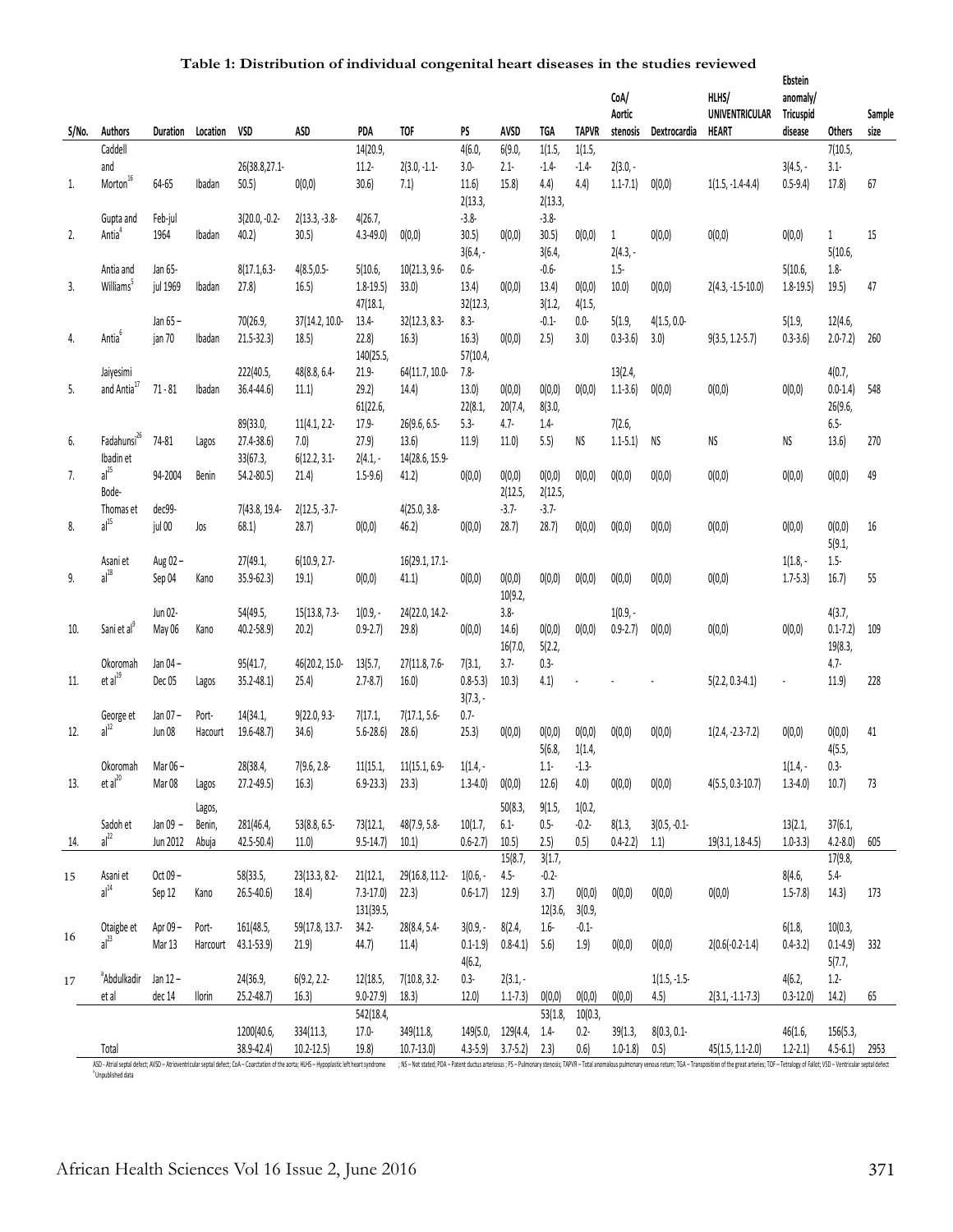The included studies represent a total of 2,953 children proportions of the 6 major heart defects in all the studies with congenital heart disease. Figure 3 shows the pooled

reviewed.



Figure 3: Pooled proportions of major congenital heart diseases (1964-2015) ASD - Atrial septal defect; AVSD - Atrioventricular septal defect; PDA - Patent ductus arteriosus; PS -Pulmonary stenosis; TOF - Tetralogy of Fallot; VSD - Ventricular septal defect

## **Ventricular septal defects (VSD)**

This was the commonest defect in all but two of the studies reviewed and constituted 40.6% (95% CI 38.9-42.4) of all congenital heart disease. The burden of VSD among children with congenital heart disease ranged from a low of 17.1% in Ibadan<sup>5</sup> to a high of 67.3% in Benin.<sup>25</sup> Merging the data countrywide over the five decade period, there has been a progressive increase in the contribution of VSD to the burden of congenital heart diseases with an average of 27.5% in the years 1964-1969 and 55.8% between 2010 and 2014. The trend line (Figure 4) derived

further depicts a steady rising proportion of VSD among children over the period.

#### **Patent ductus arteriosus (PDA)**

This was the identified congenital heart disease in 18.4% (95% CI 17.0-19.8) of the children and was the secondcommonest acyanotic defect in nine of the 17 studies reviewed with proportions ranging from 0.0% to 39.5% (Table 1). The trend analysis shows wide variations in the relative proportion of PDA over the decades but the overall trend line shows a slight decline (Figure 4).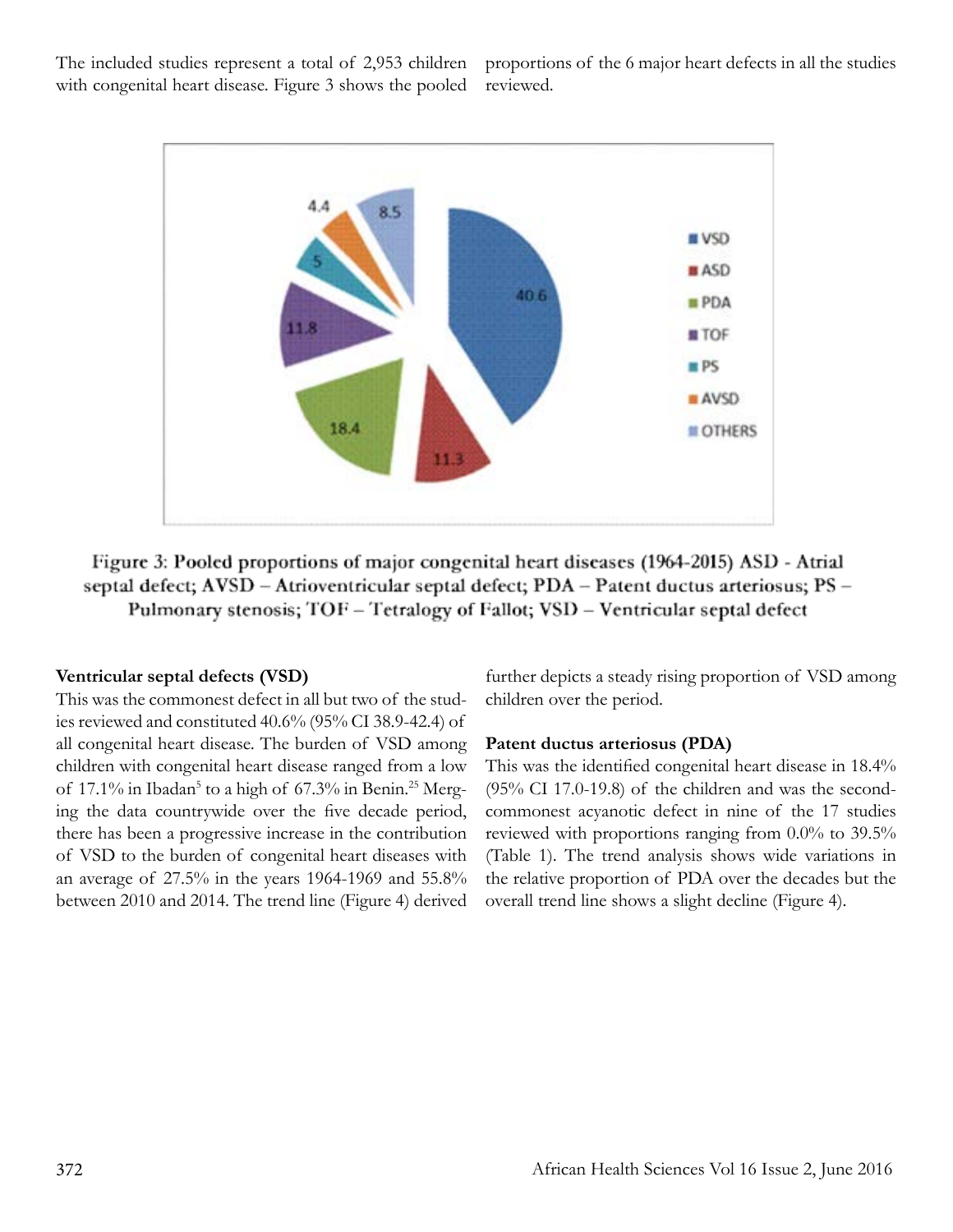

Figure 4: Trend analysis of proportions of the major heart defects over the study period (Time periods: 1-1965 to 1969; 2-1970 PubMed to 1979; 3-1990 PubMed to 1999; 4-2000 PubMed to 2009; 5-2010 PubMed to 2015)

#### **Atrial septal defects (ASD)**

This was the second commonest acyanotic defect in seven of the 17 studies and was responsible for 11.3% (95% CI 10.2-12.5) of all congenital heart diseases (Table 1). Overall it was the fourth commonest congenital heart disease. The highest relative proportion was 22.0% recorded by George et al<sup>12</sup> in 2008 (Table 1). There is a gradually rising relative proportion of ASD among children with congenital heart disease in Nigeria (Figure 3).

#### **Tetralogy of Fallot (TOF)**

Tetralogy of Fallot was the commonest cyanotic congenital heart disease in all the studies, except the work of Gupta and Antia<sup>4</sup> in 1967 (Table 1). It accounted for 11.8% (95% CI 10.7-13.0) of all congenital heart diseases (Table 1). Relative proportion ranged from 0.0% to 29.1% in studies conducted in Kano. Over the period of the review, TOF accounted for 11.3%, 11.0%, 28.6%, 17.0% and 9.5% of all congenital heart diseases during

the periods 1964-1969, 1970-1979, 1990-1999, 2000-2009 and 2010-2014 respectively. The trend diagram (Figure 4) depicts a rising proportion of TOF over the review period.

#### **Pulmonary stenosis (PS)**

Pulmonary stenosis occurred in between 0.0% and 13.3% of congenital heart diseases in Nigeria (Table 1). The highest contributions were recorded in Ibadan in the period between 1964 and 1981 (Table 1). The trend diagram (Figure 3) depicts falling relative proportion of PS over the study period.

Other heart diseases were uncommon and their relative frequencies are shown in Table 1.

#### **Regional distribution of major heart defects**

Figure 5 represents pooled data from all the studies distributed according to geopolitical regions. With all defects pooled to the defined regions (South-South, South-West,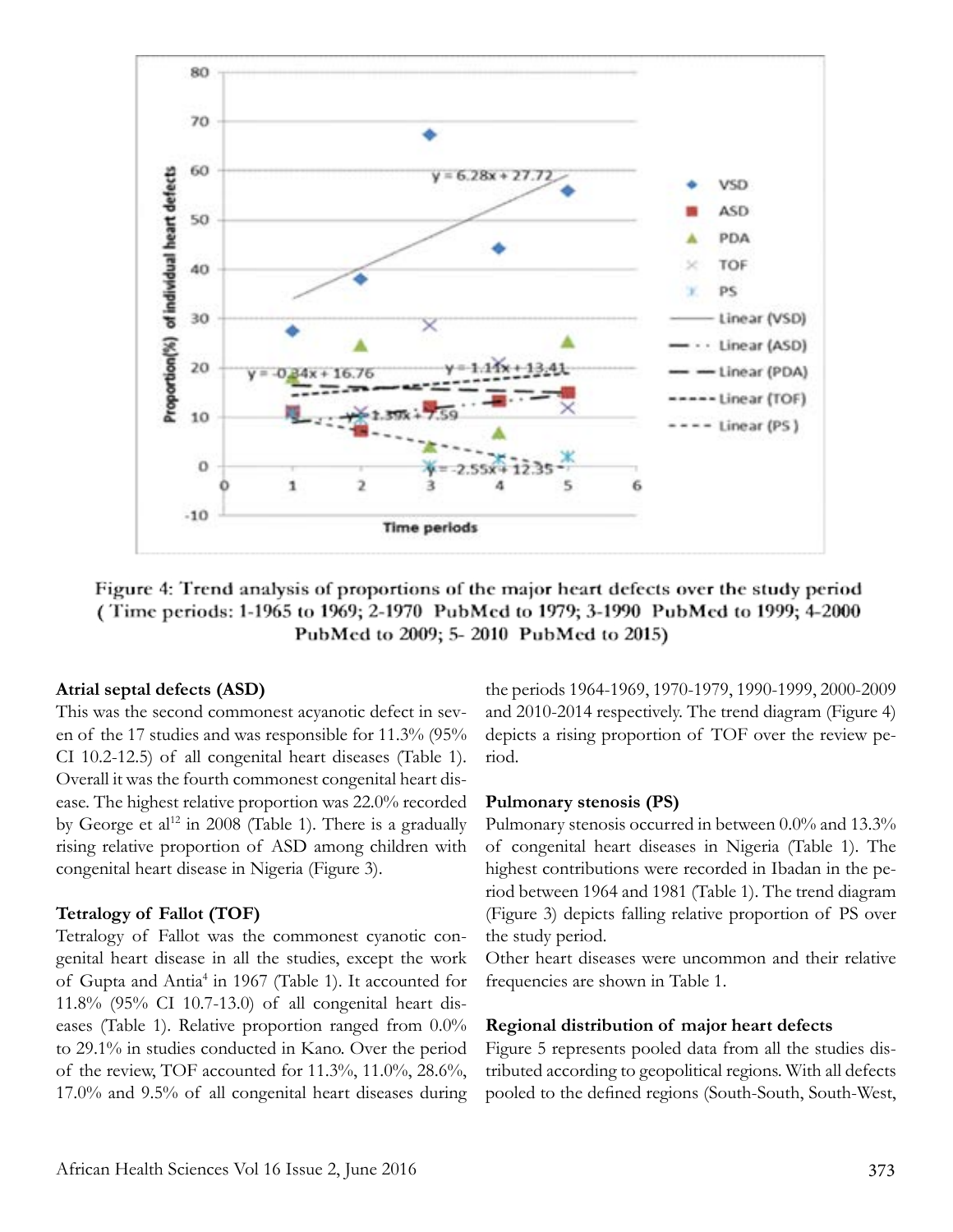North-West, North-Central), the commonest defect was the VSD in all regions, however the second commonest defect was PDA in all regions except the North-West where TOF was the second commonest lesion.



Figure 5: Distribution of major congenital heart diseases according to geopolitical zones of the country (Multicentre study excluded from this analysis). Nostudies reported from North-East and South East.

#### **Time trend analysis of the heart defects**

The overall trend lines demonstrate some changes in the relative proportion of the individual defects. (Figure 3) The greatest rise in burden of congenital heart defects was seen among children with VSD. There was an average of 6% increase in the burden of VSD for every time period. There were minor changes in the other heart defects with an apparently slight increase in burden of tetralogy of Fallot and atrial septal defects and a slight decrease in burden of patent ductus arteriosus. There was an average of a 2.6% reduction in the burden of pulmonary stenosis per time period.

#### **Discussion**

This systematic review provides critical data on trends in the spectrum of CHD among children in Nigeria and represents the first truly nationwide data examining the patterns and the influence of regional differences and time

on the spectrum of CHD. The distribution of individual congenital heart defects appear to be changing in Nigeria with an apparent increase in the incidence of VSD and a decline in pulmonary stenosis. Ventricular septal defects have been shown globally to be the commonest congenital heart diseases seen in children.<sup>2,27</sup>

The reasons for the predominance of VSD are unclear. Despite this, there have been wide variations in the contribution of VSD to overall prevalence of congenital heart diseases. Earlier studies had reported prevalence of between 20 and 29%.<sup>2,28</sup> However, more recent reports globally have suggested that VSD are commoner than previously reported with the burden as high as 50% (in combination with other defects).<sup>27,29</sup> The current review demonstrated an overall proportion of 40.6% which is similar to the 50% reported above. Although the current study did not explore age distribution of the patients, it is now known that actual prevalence of these congenital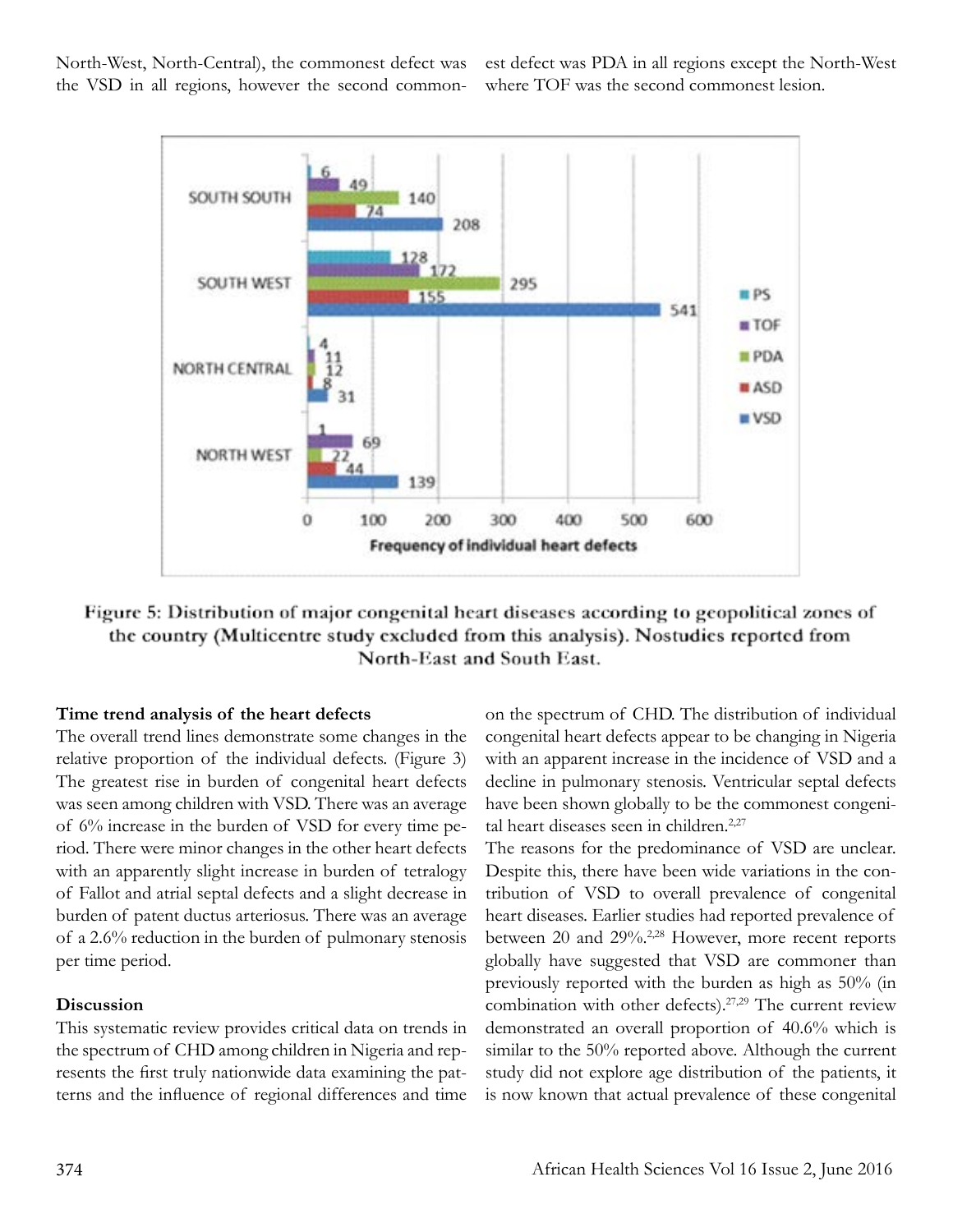heart lesions is dependent on the age at which screening is conducted.2 27,29 The earlier work of Antia and Williams recruited children at birth and followed them up till early childhood and expectedly demonstrated that VSD was the commonest CHD.<sup>5</sup> This contrasted with the work of Gupta and Antia which was a necropsy based study that reported TOF to be the commonest CHD.<sup>4</sup> This demonstrates the influence of study methodology which should be a prime consideration in studies examining spectrum of CHD. The current study has also demonstrated a rising burden of VSD among children in Nigeria with a 6.3% increase in the burden of VSD for every decade studied.

To a large extent, the "rising burden" of VSD globally has been attributed to increasing availability of facilities and expertise for early diagnosis of VSD. As such, small defects that would have closed in later childhood are diagnosed from echocardiographic studies in infancy. This has been documented by several authors.<sup>2,27,29</sup> Hence, the extent to which these variations recorded represent "true" changes in the occurrence rather than detection rates of VSD will require further exploration. There were no regional differences in the proportions of VSD in this study. The enormous burden of VSD is exemplified by considering the incidence of CHD in Nigeria of 3.5 per 1000 live births with an estimated 7.17 million live births (UNICEF 2013) annually in Nigeria.4,30 This is equivalent to an estimated 25,106 children being borne with a congenital heart disease annually of which 14,009 will have a VSD (based on most recent relative proportion of 55.8% of CHD being VSD in the 2010-2014 period reviewed). At the current birth rate and disease rates this number should increase to 15,590 children being borne annually with a VSD in the next decade.

The current review has demonstrated apparent regional differences in the other major congenital heart diseases. In the North West region there is a higher prevalence of ASD and TOF as compared to PDA. A large part of these variations in burden of ASD and PDA may be explained by study design. Studies that include a lot of younger children will tend to report higher incidence of PDA as against studies that recruit a larger number of older children/ adolescents; an age group in which ASD begin to manifest with symptoms. Furthermore, it has been shown that some cardiologists may misclassify the foramen ovale as an ostium secundum ASD or vice versa thus affecting the reported burden. Also, there is inconsistency in how children with multiple lesions are reported. Some authors may report them as individual lesions while others report them as combined lesions. Hence, it is conceivable that when ASD are associated with other "more serious" abnormalities they may be under reported. Nevertheless, the consistency of reports of ASD being far commoner than PDA in Northern Nigeria make a compelling case for researchers to explore this relationship in larger well designed studies. This is especially as several authors have demonstrated racial, ethnic and environmental differences in incidence and spectrum of CHD in other climes.31-33

Tetralogy of Fallot has been shown consistently in most studies globally to be the commonest cyanotic congenital heart disease with transposition of the great arteries being a far second.1,2,27 This is corroborated by the findings of this study. Other CHD featured in numbers too small to make valid inferences from. Nevertheless, the burden of TGA, tricuspid disease and hypoplastic left heart syndrome appear to be quite similar and together constitute 4.9% of all congenital heart defects. The similarities in clinical presentation of these three cyanotic conditions make it imperative that facilities and expertise to diagnose them early should be readily available in most centres. While the trend analysis shows a rising trend for VSD over the period, proportions for other CHD have remained essentially static or reduced. This phenomenon may be accounted for by the rising number of cases of VSD being recorded as proportions rather than actual numbers were the comparisons made in the current study. Nevertheless, some authors have implicated reducing burden of some risk factors for some of these conditions, such as reducing occurrence of rubella among mothers.34

## **Conclusion**

VSD remains the commonest CHD in Nigeria. Patent ductus arteriosus is the second commonest CHD though in pockets of areas ASD and TOF may be commoner. There appears to be a trend towards increasing burden of VSD in Nigeria.

## **Limitations**

The possibility of recruitment of the same patients in studies from the same centre with overlap exists. Such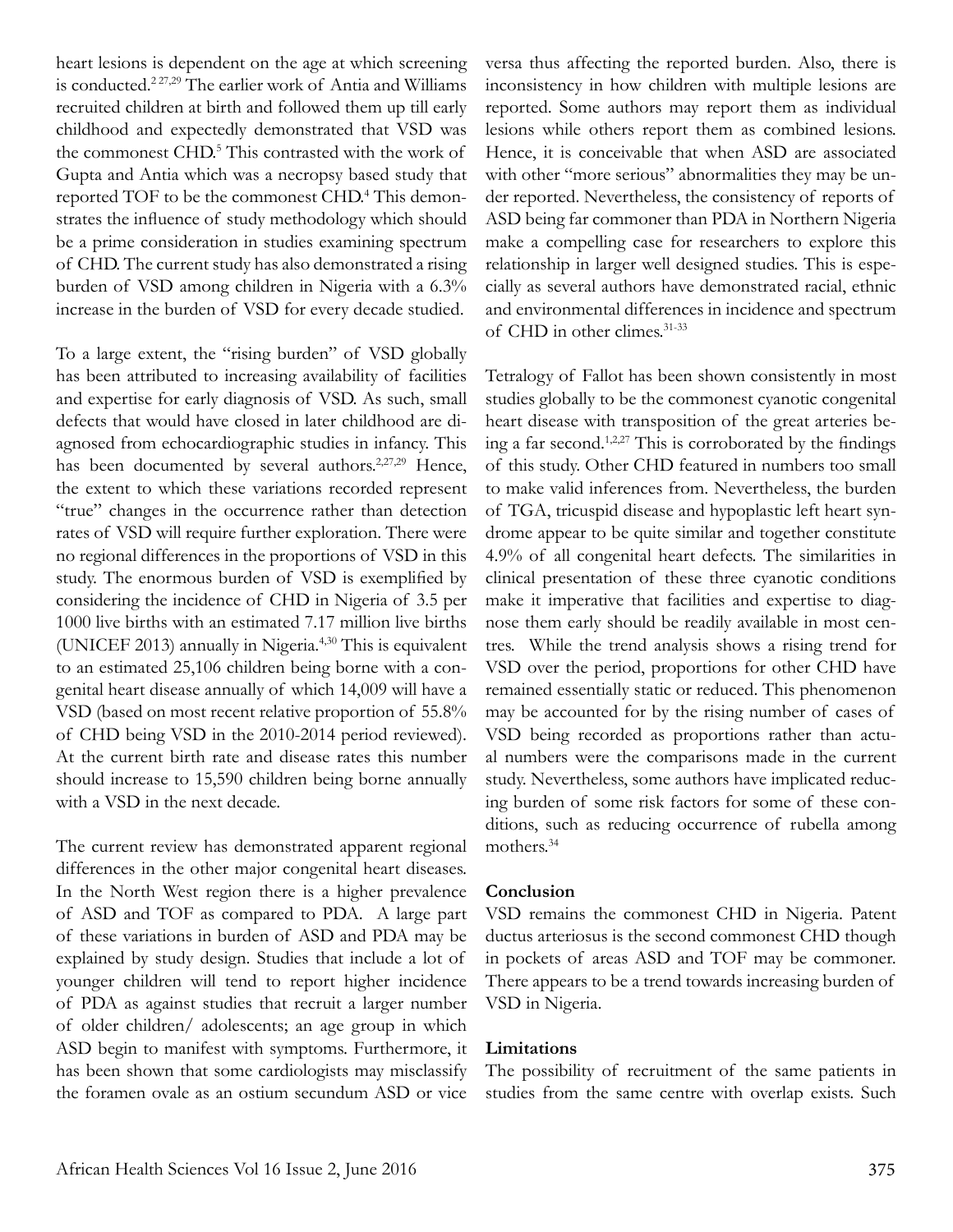duplication of patients were minimised by ensuring studies that apparently had the same data were excluded from the review.

## **Competing interests**

The authors declare no conflict of interest.

## **References**

1. Mitchell SC, Korones SB, Berendes HW. Congenital heart disease in 56,109 births. Incidence and natural history. *Circulation* 1971;43(3):323-32.

2. Allen HD, Driscoll DJ, Shaddy RE, Feltes TF. Moss & Adams' Heart Disease in Infants, Children, and Adolescents: Including the Fetus and Young Adult. 8th ed. Philadelphia: Lippincott Williams & Wilkins, 2013.

3. Bernstein D. Congenital heart disease. In: Kliegman RM, Stanton BF, St-Geme J, Schor N, Behrman RE eds. Nelson Textbook of Pediatrics, 19th edition. Philadelphia: *Saunders.* 2011.pp 1549-605.

4. Gupta B, Antia AU. Incidence of congenital heart disease in Nigerian children. *Br Heart J* 1967;29(6):906-9.

5. Antia AU, Williams AO. Congenital heart disease in Nigeria. Necropsy study of 47 cases. *Br Heart J*  1971;33(1):133-7.

6. Antia AU. Congenital heart disease in Nigeria. Clinical and necropsy study of 260 cases. *Arch Dis Child*  1974;49(1):36-9.

7. Fink JC, Schmid CH, Selker HP. A decision aid for referring patients with systolic murmurs for echocardiography. *J Gen Intern Med* 1994;9(9):479-84.

8. Cheitlin MD, Armstrong WF, Aurigemma GP et al. ACC/AHA/ASE 2003 Guideline Update for the Clinical Application of Echocardiography: summary article. A report of the American College of Cardiology/American Heart Association Task Force on Practice Guidelines (ACC/AHA/ASE Committee to Update the 1997 Guidelines for the Clinical Application of Echocardiography). *J Am Soc Echocardiogr* 2003;16(10):1091-110.

9. Sani MU, Mukhtar-Yola M, Karaye KM. Spectrum of congenital heart disease in a tropical environment: an echocardiography study. *J Natl Med* Assoc2007;99(6):665-9.

10. Ejim EC, Ike SO, Anisiuba BC, etal. Ventricular septal defects at the University of Nigeria Teaching Hospital, Enugu: a review of echocardiogram records. *Trans R Soc Trop Med Hyg* 2009;103(2):159-61.

11. Ekure EN, Animashaun A, Bastos M, Ezeaka VC.

Congenital heart diseases associated with identified syndromes and other extra-cardiac congenital malformations in children in Lagos. *West Afr J Med* 2009;28(1):33-7.

12. George IO, Frank-Briggs AI. Pattern and clinical presentation of congenital heart diseases in Port-Harcourt. *Niger J Med* 2009;18(2):211-4.

13. Chinawa JM, Eze JC, Obi I, et al. Synopsis of congenital cardiac disease among children attending University of Nigeria Teaching Hospital Ituku Ozalla, Enugu. *BMC Res Notes* 2013;6:475.

14. Asani MO, Aliyu I, Kabir H. Profile of congenital heart defects among children at Aminu Kano Teaching Hospital, Kano, Nigeria. *Journal of Medicine in the Tropics* 2013;15(2):131-34.

15. Bode-Thomas F, Okolo SN, Ekedigwe JE, Kwache IE, Adewunmi O. Paediatric Echocardiography in Jos University Teaching Hospital: Problems, Prospects and Preliminary Audit. *Nig J Paediatr* 2003;30(4):143-49.

16. Caddell JL, Morton P. The pattern of congenital heart disease in Yoruba children of Western Nigeria. *Am Heart J* 1967;73(3):431-2.

17. Jaiyesimi F, Antia AU. Congenital heart disease in Nigeria: a ten-year experience at UCH, Ibadan. *Ann Trop Paediatr* 1981;1(2):77-85.

18. Asani MO, Sani MU, Karaye KM, et al. Structural heart diseases in Nigerian children. *Niger J Med* 2005;14(4):374- 7.

19. Okoromah CA, Ekure EN, Ojo OO, Animasahun BA, Bastos, MI. Structural heart disease in children in Lagos: profile, problems and prospects. *Niger Postgrad Med J* 2008;15(2):82-8.

20. Okoromah CA, Ekure EN, Lesi FE, Okunowo WO, Tijani BO, Okeniyi JC. Prevalence, profile and predictors of malnutrition in children with congenital heart defects: a case-control observational study. *Arch Dis Child*  2011;96(4):354-60.

21. Sadoh WE, Sadoh AE. Serum zinc values in children with congenital heart disease. *Afr Health Sci*  2013;13(3):601-6.

22. Sadoh WE, Uzodimma CC, Daniels Q. Congenital heart disease in Nigerian children: a multicenter echocardiographic study. *World J Pediatr Congenit Heart Surg*  2013;4(2):172-6.

23. Otaigbe BE, Tabansi PN. Congenital heart disease in the Niger Delta region of Nigeria: a four-year prospective echocardiographic analysis. *Cardiovasc J Afr* 2014;25:1-4.